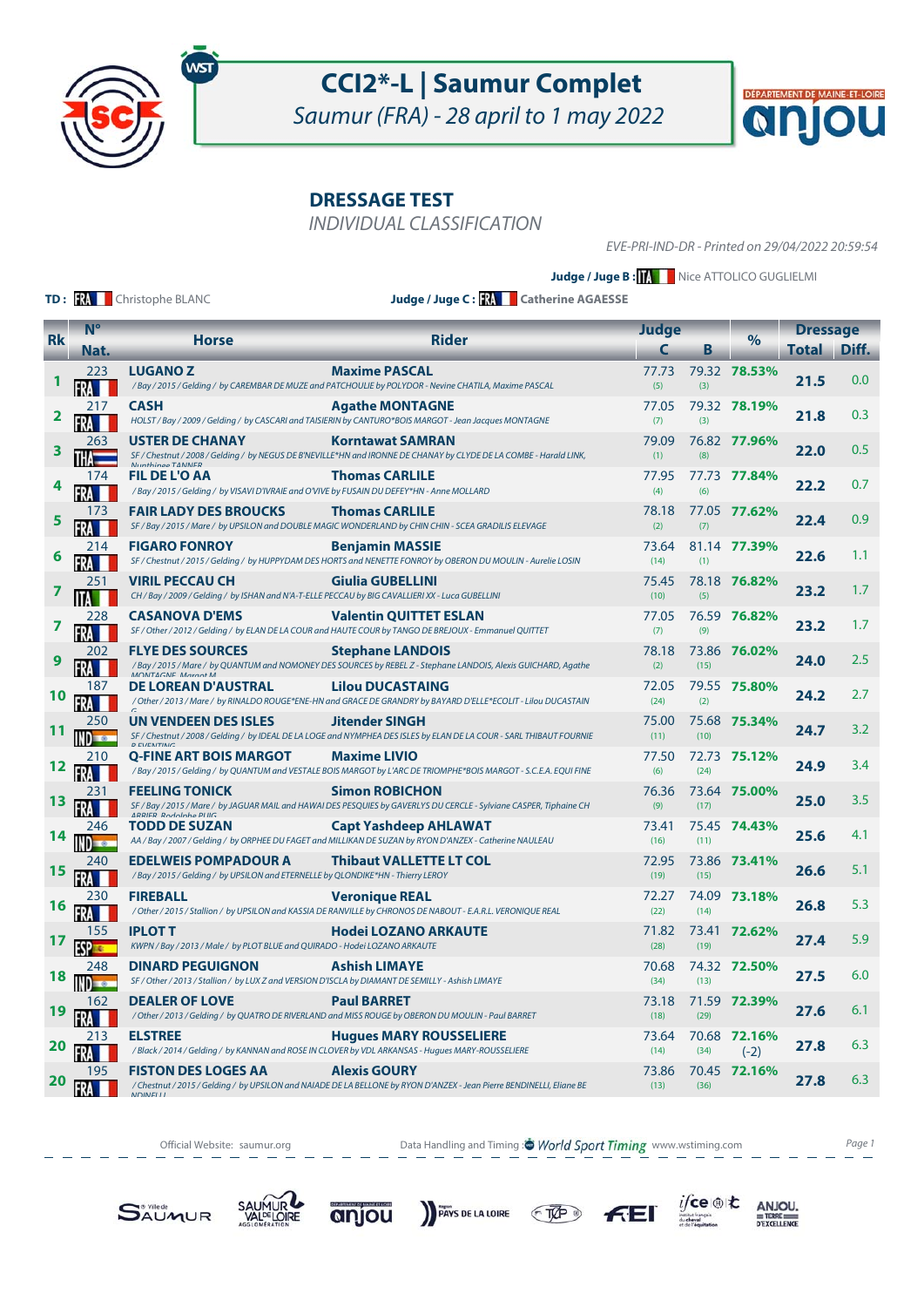

Saumur (FRA) - 28 april to 1 may 2022

**DRESSAGE TEST**

INDIVIDUAL CLASSIFICATION

EVE-PRI-IND-DR - Printed on 29/04/2022 20:59:54

 $\boldsymbol{\alpha}$ 

DÉPARTEMENT DE MAINE-ET-LOIRE

**Judge / Juge B : KNNNN** Nice ATTOLICO GUGLIELMI

**TD: RA** Christophe BLANC

**Judge / Juge C : Catherine AGAESSE**

|           | $N^{\circ}$  |                                                                                                                                    |                                                                                                                                                      | Judge         |      |              | <b>Dressage</b> |       |
|-----------|--------------|------------------------------------------------------------------------------------------------------------------------------------|------------------------------------------------------------------------------------------------------------------------------------------------------|---------------|------|--------------|-----------------|-------|
| <b>Rk</b> | Nat.         | <b>Horse</b>                                                                                                                       | <b>Rider</b>                                                                                                                                         | C             | Β    | $\%$         | Total           | Diff. |
| 22        | 186          | <b>FINE AMOUR DU MAS</b>                                                                                                           | <b>Martin DENISOT</b><br>/Bay / 2015 / Mare / by YARLANDS SUMMER SONG and DOWLAND FLORENCE by HOLME PARK KALIBRE - E.A.R.L. EQUI-LIBRE               | 72.27<br>(22) | (29) | 71.59 71.93% | 28.1            | 6.6   |
| 22        | 259          | <b>NIMBLE VAN HET EKSTERH</b><br>BWP / Grey / 2013 / Mare / by QUICKFEUER and BALOU by ROTSPON - Royal Stable Unit                 | Supap KHAW - NGAM                                                                                                                                    | 72.05<br>(24) | (28) | 71.82 71.94% | 28.1            | 6.6   |
| 24        | 249<br>$= 0$ | <b>WILLY BE DUN</b><br>AES / Bay / 2012 / Gelding / by CARETINO GLORY and I'VE BEEN DUN - Christine PEMBLE                         | <b>Ashish LIMAYE</b>                                                                                                                                 | 68.86<br>(51) | (12) | 74.77 71.82% | 28.2            | 6.7   |
|           | 261          | <b>CARNIVAL MARCH</b>                                                                                                              | <b>Weerapat PITAKANONDA</b><br>ISH / Bay / 2011 / Gelding / by CAVALIER CARNIVAL and RYANS CRUISE by ATLANTIC CRUISE - Harald LINK, Sureeporn PITAKA | 69.77<br>(41) | (17) | 73.64 71.71% | 28.3            | 6.8   |
| 26        | 227          | <b>KIRWAN</b><br>/Bay / 2015 / Gelding / by CONNECT and GAYETTE by NUMERO UNO - Patrick POULARD                                    | <b>Patrick POULARD</b>                                                                                                                               | 70.91<br>(33) | (26) | 72.27 71.59% | 28.4            | 6.9   |
| 26        | 222          | <b>DIRTY OLD TOWN</b>                                                                                                              | <b>Astier NICOLAS</b><br>ISH / Grey / 2015 / Gelding / by CRUISING AMBASSADOR and PUISSANCE ROYALE by PUISSANCE - Benedicte NICOLAS DE MON           | 70.23<br>(37) | (23) | 72.95 71.59% | 28.4            | 6.9   |
|           | 234          | $\overline{111}$<br><b>FLORA DES AUBIERS</b>                                                                                       | <b>Julie SIMONET</b><br>/Bay / 2015 / Mare / by UPSILON and NIDAME DU REVERDY by QUIDAM DE REVEL - Julie SIMONET, Karine LARRAZET, Luc SIM           | 70.00<br>(39) | (21) | 73.18 71.59% | 28.4            | 6.9   |
|           | 206          | OMET<br><b>CIBISK'HUIT</b><br>SF / Bay / 2012 / Gelding / by KANNAN and EMERAUDE D'AFRIQUE by QUAPPA - Sylvain LECALVEZ            | <b>Helea LE CALVEZ</b>                                                                                                                               | 70.45<br>(35) | (25) | 72.50 71.48% | 28.5            | 7.0   |
| 29        | 211          | <b>SHE'S THE ONE</b><br>/Bay / 2015 / Mare / by JAGUAR MAIL and ONE TO WATCH - Gaspard MAKSUD                                      | <b>Gaspard MAKSUD</b>                                                                                                                                | 74.77<br>(12) | (52) | 68.18 71.48% | 28.5            | 7.0   |
|           | 167          | <b>FENIKS DE LA BARONNIE</b><br><b>TOE L'EQUITATION</b>                                                                            | <b>Thomas BOUQUET</b><br>/ Chestnut / 2015 / Gelding / by NEGRO and THALIA DE LA BARONNIE by HOSTENS DE BEL - INSTITUT FRANCAIS DU CHEVAL E          | 69.32<br>(47) | (21) | 73.18 71.25% | 28.8            | 7.3   |
| 31        | 233          | <b>FLASH'S DREAM</b><br>/Grey/2015/Gelding/ by REVE DU PARADIS and ARIA by SKIPPY II - Carole SANS, Eddy SANS                      | <b>Eddy SANS</b>                                                                                                                                     | 71.14<br>(31) | (31) | 71.36 71.25% | 28.8            | 7.3   |
| 33        | 152          | <b>ELITE DE LA MOULINE</b><br>SF / Other / 2014 / Gelding / by ELDORADO DE HUS and SAMBA DU LATTAY by JOERIS - E.A.R.L. ECURIE AJC | <b>Jonathan CISTERNA LARIVIÈRE</b>                                                                                                                   | 72.05<br>(24) | (39) | 70.23 71.14% | 28.9            | 7.4   |
| 34        | 218          | <b>DELIRIUM DE BORDENAVE</b>                                                                                                       | <b>Agathe MONTAGNE</b><br>SF / Other / 2013 / Gelding / by GALOPIN DU BIOLAY and EUSKERA by SARDANA PIERRE - S.C.E.A. LE HARAS DES SENS              | 73.41<br>(16) | (56) | 67.95 70.68% | 29.3            | 7.8   |
| 35        | 199          | <b>DON'T EXPLAIN</b>                                                                                                               | <b>Timothee HURET</b><br>/ Other / 2013 / Stallion / by UN PRINCE DE SISSE*ENE-HN and LITTLE RICHARD by RICHARD - Tiphaine HURET                     | 72.95<br>(19) | (56) | 67.95 70.45% | 29.6            | 8.1   |
| 36        | 194          | <b>FENDER DE HUS Z</b><br>$1 \cap T$                                                                                               | <b>Alexis GOURY</b><br>ZANG / Chestnut / 2011 / Gelding / by FLORIAN DE LA VIE*BAZOOKA and SCHALLIN by PABLO - Delphine BALLOT, Laurent BAL          | 70.00<br>(39) | (34) | 70.68 70.34% | 29.7            | 8.2   |
| 37        | 209<br>FRA   | <b>FELIZ AM'OR</b><br><b>NIDOV DEI AIIDIEDE</b>                                                                                    | <b>Maxime LIVIO</b><br>/Bay / 2015 / Gelding / by YARLANDS SUMMER SONG and TURQUOISE DE BUISSY by RHEINGOLD DE LUYNE - Marie-Christine               | 71.82<br>(28) | (49) | 68.64 70.23% | 29.8            | 8.3   |
| 38        | 153          | <b>KIEKEBOE W</b><br>AES / Chestnut / 2015 / Male / by QUINT and TEZWIGGY by GUIDAM - Ana Maria CABALLER REVENGA                   | <b>Alvaro BLANCO- TRABA CENTENERA</b>                                                                                                                | 66.82<br>(66) | (19) | 73.41 70.12% | 29.9            | 8.4   |
| 39        | 188          | <b>TULLAHER SUNRISE</b>                                                                                                            | <b>Lilou DUCASTAING</b><br>ISH / Bay / 2008 / Gelding / by SHANNONDALE SARCO ST GHYVAN and ASHLEA PRIMROSE by FLAGMOUNT KING_- Celine SE             | 70.45<br>(35) | (44) | 69.55 70.00% | 30.0            | 8.5   |
|           | 181          | ET HOP BIBOULET AA<br>/ Other / 2014 / Stallion / by ORIENT DU PY and ECUADORA by QLONDIKE*HN - Laura CLOUTE                       | <b>Laura CLOUTE</b>                                                                                                                                  | 69.55<br>(46) | (36) | 70.45 70.00% | 30.0            | 8.5   |
|           | 164          | <b>FLYER DU PEYNAC</b>                                                                                                             | <b>Marie BERTRAND</b><br>/ Other / 2015 / Stallion / by GRAFENSTOLZ and IRCHNUM DE LA FONT by VEGANUM*HN - Marie BERTRAND                            | 68.64<br>(52) | (32) | 71.14 69.89% | 30.1            | 8.6   |
| 42        | 193          | <b>VADO VIA DE BONNIERES</b><br>/Bay / 2009 / Mare / by ZANDOR Z and OCEANE DE TERLONG by ROYAL FEU - Simon GIROD                  | <b>Simon GIROD</b>                                                                                                                                   | 72.05<br>(24) | (61) | 67.50 69.78% | 30.2            | 8.7   |

Official Website: saumur.org **Data Handling and Timing : World Sport Timing** www.wstiming.com Page 2











 $i\mathsf{fce} \circledast \mathsf{t}$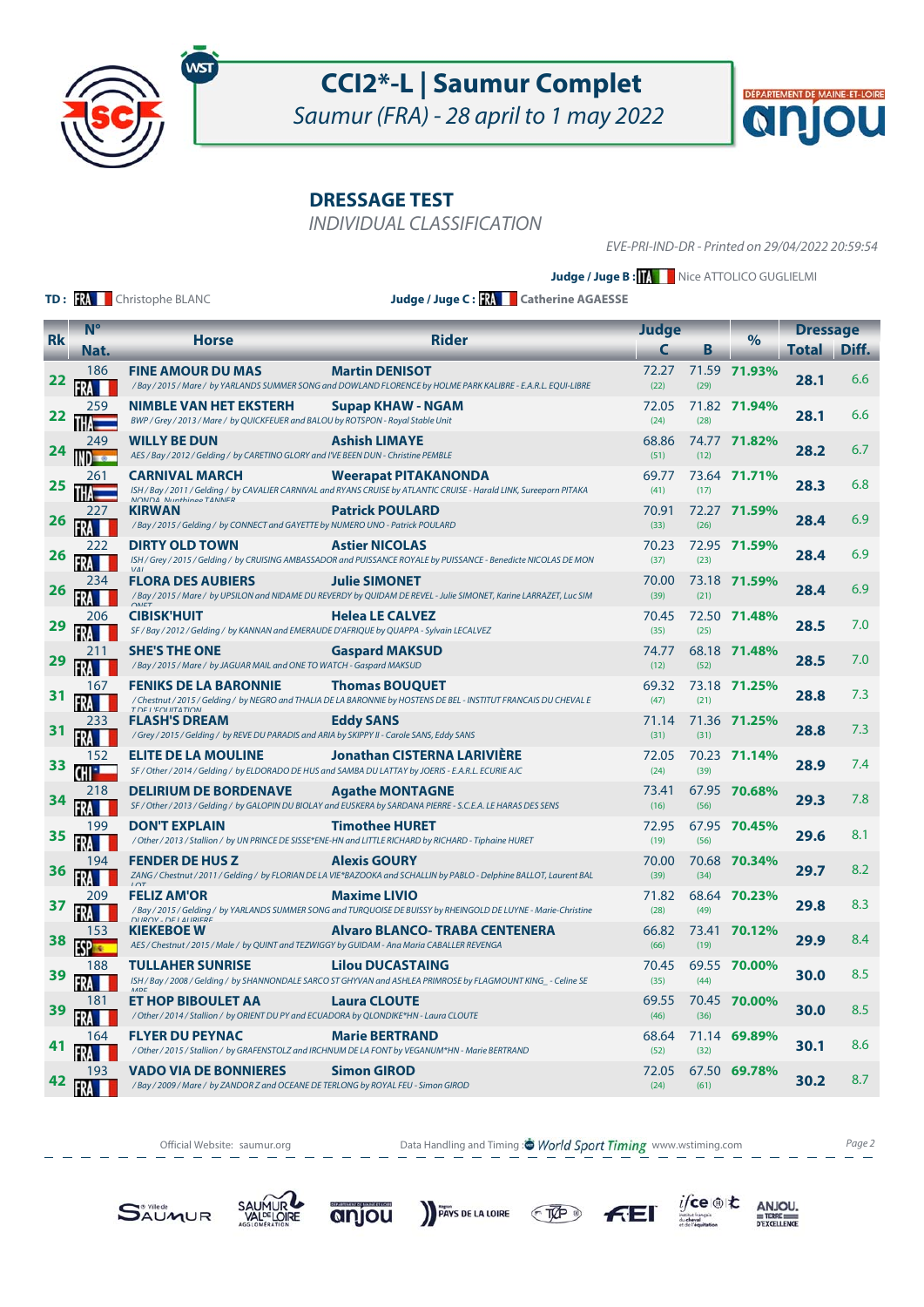

Saumur (FRA) - 28 april to 1 may 2022

**DRESSAGE TEST**

INDIVIDUAL CLASSIFICATION

EVE-PRI-IND-DR - Printed on 29/04/2022 20:59:54

 $\boldsymbol{\alpha}$ 

DÉPARTEMENT DE MAINE-ET-LOIRE

**Judge / Juge B : KNNNN** Nice ATTOLICO GUGLIELMI

**TD: RA** Christophe BLANC

**Judge / Juge C : Catherine AGAESSE**

|           | $N^{\circ}$         | <b>Judge</b>                                                                                                                    |                                                                                                                                          |               | <b>Dressage</b> |                        |       |       |
|-----------|---------------------|---------------------------------------------------------------------------------------------------------------------------------|------------------------------------------------------------------------------------------------------------------------------------------|---------------|-----------------|------------------------|-------|-------|
| <b>Rk</b> | Nat.                | <b>Horse</b>                                                                                                                    | <b>Rider</b>                                                                                                                             | C             | В               | $\%$                   | Total | Diff. |
|           | 242                 | <b>TINA DE LABLANQUERIE</b><br>/ Chestnut / 2007 / Mare / by PYGARGUE DU MAURY and CHIQUITA - Alexis WAGNON, Sandrine WAGNON    | <b>Maelys WAGNON</b>                                                                                                                     | 69.77<br>(41) | (42)            | 69.77 69.77%           | 30.2  | 8.7   |
| 44        | 208                 | <b>DIAMOND PROMISED</b>                                                                                                         | <b>Cassandre LESCAUWIER</b><br>/ Other / 2013 / Mare / by JAGUAR MAIL and FIDJI DE VOZERIER by SHEYENNE DE BAUGY - Maryse BOUCHET        | 71.14<br>(31) | (52)            | 68.18 69.66%           | 30.3  | 8.8   |
| 45        | 236                 | <b>UPSAS TIENTE</b>                                                                                                             | <b>Dorian SOULET</b><br>SF / Chestnut / 2008 / Gelding / by FLIPPER D'ELLE*HN* and GIRALDIA by QUELMEK - Nathalie SOULET, Patrice SOULET | 71.82<br>(28) | (66)            | 67.05 69.44%           | 30.6  | 9.1   |
|           | 255                 | <b>PRINCESS CANNA</b><br>KWPN / Bay / 2011 / Mare / by BUSTIQUE and ASTRAEA by PADINUS - Jack BUIJNSTERS, Katja HARTMAN         | <b>Puck BUIJNSTERS</b>                                                                                                                   | 72.73<br>(21) | (76)            | 65.91 69.32%           | 30.7  | 9.2   |
|           | 176<br>FRA          | <b>FINE EYGALIERES</b>                                                                                                          | <b>Olivier CHAPUIS</b><br>/ Bay / 2015 / Mare / by SHALOUBET EYGALIERES and SERENA MAIL by IOWA - S.C.E.A. LE ROUCAS D'EYGALIERES        | 68.18<br>(55) | (39)            | 70.23 69.21%           | 30.8  | 9.3   |
| 48        | 221                 | <b>DAYFIFLY DU VAUGUEUX</b>                                                                                                     | <b>Arthur MURAT</b><br>/Chestnut / 2013 / Gelding / by LABRADOR DE BREKKA and HARMONIE DE ROCHE by VOLCAN DE FONTENEL - Frederic MURA    | 69.09<br>(50) | (47)            | 69.09 69.09%           | 30.9  | 9.4   |
| 48        | 190                 | <b>VET'HIVER</b>                                                                                                                | <b>Mereana FISCHER</b><br>AA / Chestnut / 2009 / Gelding / by RUBINS DES BRUYERES and NASCOT DE LOURME by GRAVESCOT - Frederic FISCHER   | 70.23<br>(37) | (56)            | 67.95 69.09%           | 30.9  | 9.4   |
| 50        | 205                 | <b>AMISTAR DEBOHEME</b><br>SF / Bay / 2010 / Gelding / by BARBARIAN and FLASH DANCE II by VICOMTE MANCIAIS - Ainhoa LASSERRE    | <b>Ainhoa LASSERRE</b>                                                                                                                   | 67.95<br>(56) | (41)            | 70.00 68.98%           | 31.0  | 9.5   |
| 51        | 253                 | <b>FIRST LADY DE BELHEME</b><br>SF / Bay / 2015 / Mare / by VIGO D'ARSOUILLES and VERIDAME DE BELHEME by VERDI - Arianna SCHIVO | <b>Arianna SCHIVO</b>                                                                                                                    | 66.59<br>(70) | (32)            | 71.14 68.87%           | 31.1  | 9.6   |
| 51        | 254                 | <b>EZEKIEL DE BAGNEUX</b>                                                                                                       | <b>Fanny HAMELIN BOYER</b><br>/ Grey / 2014 / Mare / by UPSILON and LIMERICK DE BAGNEUX by VELOCE DE FAVI - Fanny HAMELIN BOYER          | 69.32<br>(47) | (50)            | 68.41 68.87%           | 31.1  | 9.6   |
| 53        | 169                 | <b>CESAR DES HAUTS CRETS</b>                                                                                                    | <b>Alizee BOURGUET</b><br>SF / Other / 2012 / Gelding / by KORO D'OR and NAIKA DE KERSER by OBERON DU MOULIN - Alizee BOURGUET           | 66.82<br>(66) | (36)            | 70.45 68.64%           | 31.4  | 9.9   |
| 54        | 154                 | <b>VIVALDY D'AUROIS</b><br>SF / Bay / 2009 / Stallion / by GLAMOUR MARGOT and ELNA DE PERRAZ by POLACK II - Virginia CAO MORAL  | <b>Iria COBOS CAO</b>                                                                                                                    | 69.77<br>(41) | (62)            | 67.27 68.52%           | 31.5  | 10.0  |
| 55        | 198<br>FRA          | <b>ANGLO DU MAZES</b>                                                                                                           | <b>Margaux GUADAGNINO</b><br>AA / Chestnut / 2010 / Gelding / by QUERCUS DE MAURY and IMAGINE DU JARD by PITCHOUNET - Margaux GUADAGNINO | 67.05<br>(64) | (42)            | 69.77 68.41%           | 31.6  | 10.1  |
| 55        | 237                 | <b>MERALDIK DE FAY Z</b>                                                                                                        | <b>Sophie SOUVESTRE</b><br>/ Bay / 2014 / Stallion / by MASTER VAN DE HELLE and HALKA B by HERALDIK - Pierre SOUVESTRE, Sophie SOUVESTRE | 69.77<br>(41) | (66)            | 67.05 68.41%           | 31.6  | 10.1  |
| 57        | 232                 | <b>DALROBATE FOSSES</b>                                                                                                         | <b>Fanny RYBICKI</b><br>/ Chestnut / 2013 / Gelding / by APACHE D'ADRIERS and CALYPSO THEILLET by FURY DE LA CENSE - Fanny RYBICKI       | 69.77<br>(41) | (68)            | 66.82 68.30%           | 31.7  | 10.2  |
| 57        | 212<br>FRA          | <b>CELESTE DU BAILLY</b>                                                                                                        | <b>Lucie MARCEL</b><br>/ Bay / 2012 / Mare / by QUI SERA DE L'ARC and VALE FLEURI by VATOUT - Lucie MARCEL, Claudine PALMADE             | 68.64<br>(52) | (56)            | 67.95 68.30%           | 31.7  | 10.2  |
| 57        | 184                 | <b>ECLIPSE DE LA GARE</b>                                                                                                       | <b>Lylou DELAHAYE</b><br>SF / Other / 2014 / Mare / by ELDORADO DE HUS and GALIANE DE LABUTTE by PENDJAD DU RIOU - Lylou DELAHAYE        | 68.41<br>(54) | (52)            | 68.18 68.30%           | 31.7  | 10.2  |
| 60        | 179<br>FRA          | <b>FALSTERBO D'ORMONT</b>                                                                                                       | <b>Eve Marine CHEDEVILLE</b><br>/Chestnut/2015/Gelding/by DIAMANT DE SEMILLY and QUETTY D'ALTENBACH by CALVARO - S.C.E.A. D'ORMONT       | 69.32<br>(47) | (68)            | 66.82 68.07%<br>$(-2)$ | 31.9  | 10.4  |
| 61        | 189                 | <b>LET'S GO DU LARY Z</b>                                                                                                       | <b>Hugo FELGINES</b><br>/ Other / 2015 / Gelding / by LULLY ROCIO and ORLIA DE LA BERGERIE by HAPPY VERGOIGNAN*HN - Hugo FELGINES        | 66.14<br>(76) | (44)            | 69.55 67.85%           | 32.2  | 10.7  |
| 62        | 224                 | <b>ALIZE DES FLEURIS</b>                                                                                                        | <b>Candice PEREZ</b><br>SF / Other / 2010 / Mare / by NINIO DE ROX and CHLOE DES FLEURIS by PERSAN II - Laurence MALVAUX, Candice PEREZ  | 65.91<br>(80) | (44)            | 69.55 67.73%           | 32.3  | 10.8  |
| 63        | 247<br><b>INDEX</b> | <b>VENI VEDI VICI</b>                                                                                                           | <b>Chirag KHANDAL</b><br>SF / Grey / 2009 / Mare / by FLORIAN DE LA VIE and FIDJI DE VOZERIER by SHEYENNE DE BAUGY - Maryse BOUCHET      | 67.27<br>(63) | (56)            | 67.95 67.61%           | 32.4  | 10.9  |

Official Website: saumur.org **Data Handling and Timing : World Sport Timing** www.wstiming.com Page 3











 $i\mathsf{fce} \circledast \mathsf{t}$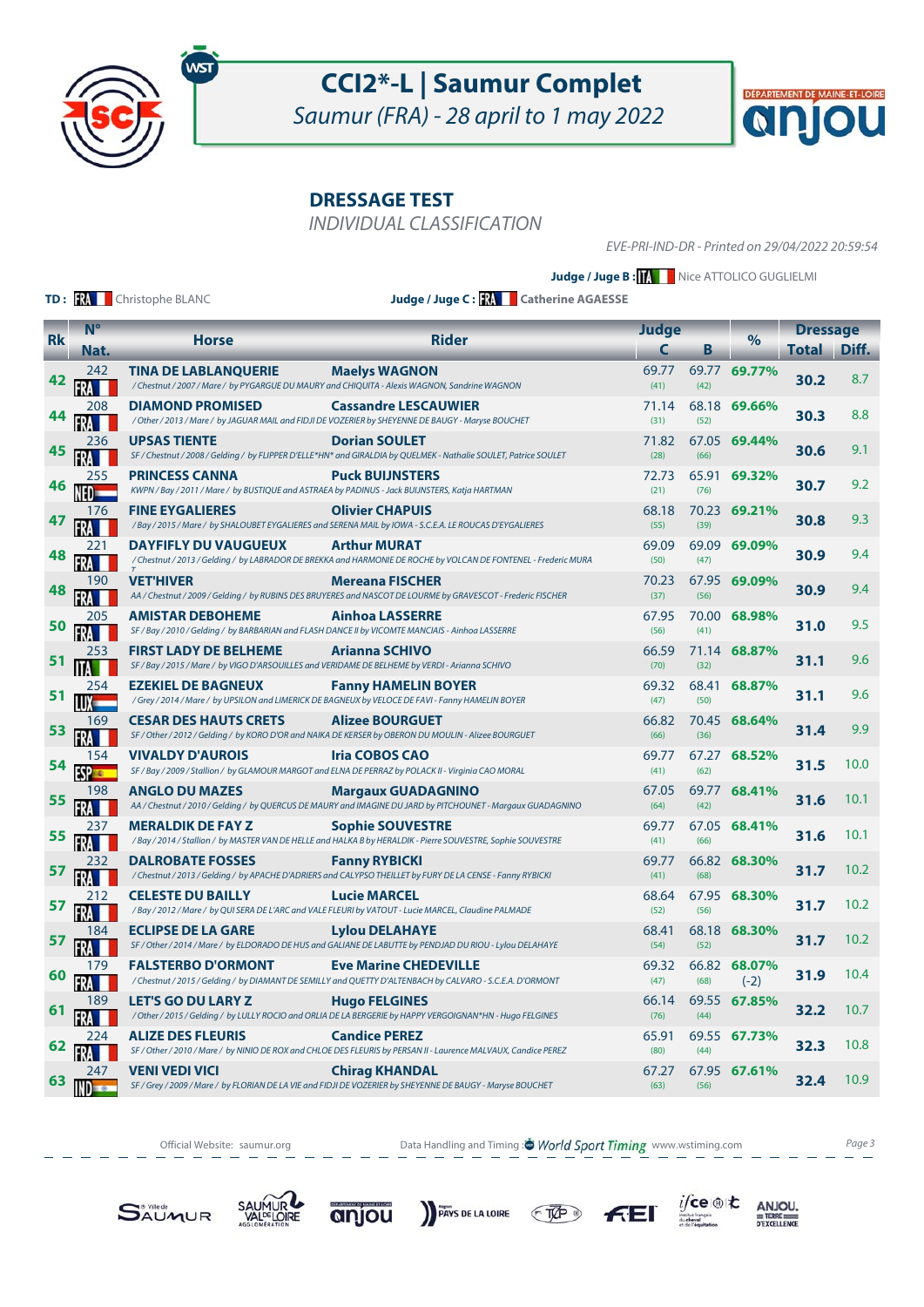

Saumur (FRA) - 28 april to 1 may 2022

**DRESSAGE TEST**

INDIVIDUAL CLASSIFICATION

EVE-PRI-IND-DR - Printed on 29/04/2022 20:59:54

 $|{\bf Q}|$ 

DÉPARTEMENT DE MAINE-ET-LOIRE

**Judge / Juge B : KNNNN** Nice ATTOLICO GUGLIELMI

**TD: RA** Christophe BLANC

**Judge / Juge C : Catherine AGAESSE**

|           | $N^{\circ}$             |                                                                                                                             |                                                                                                                                                  | <b>Judge</b>   |               |                  | <b>Dressage</b> |       |
|-----------|-------------------------|-----------------------------------------------------------------------------------------------------------------------------|--------------------------------------------------------------------------------------------------------------------------------------------------|----------------|---------------|------------------|-----------------|-------|
| <b>Rk</b> | Nat.                    | <b>Horse</b>                                                                                                                | <b>Rider</b>                                                                                                                                     | C              | В             | $\frac{9}{6}$    | Total           | Diff. |
| 64        | 197                     | <b>TITANGE DU LEVANT</b><br>/Bay / 2007 / Mare / by IOLISCO DE QUINHON*HN and LA PAQUINE by CADOUDAL - Geoffroy GREAU       | <b>Geoffroy GREAU</b>                                                                                                                            | 67.73<br>(59)  | 67.27<br>(62) | 67.50%           | 32.5            | 11.0  |
| 64        | 185                     | <b>EPSILON D'EMS AA</b>                                                                                                     | <b>Martin DENISOT</b><br>/ Bay / 2014 / Gelding / by FUSAIN DU DEFEY*HN and IDOLE D'EMS by FAYRILAND II - Estelle DENISOT, Martin DENISOT        | 66.59<br>(70)  | (50)          | 68.41 67.50%     | 32.5            | 11.0  |
|           | 175                     | <b>FORLAP'KA</b><br>ACNE Maria Carolina CASTACNE                                                                            | <b>Marine CASTAGNE</b><br>/ Bay / 2015 / Gelding / by L'ARC DE TRIOMPHE*BOIS MARGOT and RAIA'KA by QUAPRICE BOIMARGOT QUINCY - Cyrille CAST      | 65.91<br>(80)  | (47)          | 69.09 67.50%     | 32.5            | 11.0  |
| 67        | 260                     | <b>CLAIR DE LUNE BLANC RW</b>                                                                                               | Preecha KHUNJAN<br>TRAK / Grey / 2013 / Mare / by HIRTENTANZ 2 and COLOURED MOONLIGHT by CAMARO 54 - Royal Stable Unit                           | 67.50<br>(62)  | (62)          | 67.27 67.39%     | 32.6            | 11.1  |
| 68        | 204                     | <b>CORLEONE TOPS</b><br>SF / Bay / 2012 / Stallion / by TINKA'S BOY and UNATAME DE HUS by ADAGIO IV - Camille DMITRIEFF     | <b>Faustine LASMOLES</b>                                                                                                                         | 66.36<br>(74)  | (52)          | 68.18 67.27%     | 32.7            | 11.2  |
| 69        | 191                     | <b>EREBOR DE FLEYRES</b><br>/Bay / 2014 / Gelding / by CON AIR and TAYGA DE FLEYRES by JAGUAR MAIL - Florian GANNEVAL       | <b>Florian GANNEVAL</b>                                                                                                                          | 66.82<br>(66)  | (62)          | 67.27 67.05%     | 33.0            | 11.5  |
| 69        | 243                     | <b>ALIAS DE PRELLE</b>                                                                                                      | <b>Juliet WATSON</b><br>SF / Bay / 2010 / Gelding / by LUCCIANNO and NEOMIE DE PRELLE by FABULEUX DE GAMET*HN - Helene WATSON, Juliet WAT        | 61.82<br>(100) | (26)          | 72.27 67.05%     | 33.0            | 11.5  |
| 71        | 245<br>GRN <sub>K</sub> | <b>ESTORIL D'ECLIPSE</b><br><b>STOM Christing THOPP</b>                                                                     | <b>Charlotte WESTON</b><br>/Chestnut / 2014 / Mare / by OLD CHAP TAME and MERVEILLE DU CHATENAY by CAPRICIEUX DES SIX CENSES - Charlotte WE      | 67.73<br>(59)  | 65.91<br>(76) | 66.82%<br>$(-2)$ | 33.2            | 11.7  |
| 72        | 220                     | <b>BIKINI MOUCHE</b>                                                                                                        | <b>Laurent MOURIES</b><br>SF / Bay / 2011 / Gelding / by NEWTON DE KREISKER and LITTLE MOUCHE by VESONTIO DU MESNIL - Laurent MOURIES            | 67.05<br>(64)  | 65.91<br>(76) | 66.48%           | 33.5            | 12.0  |
| 73        | 226                     | <b>FUGO DE DENAT</b><br>/Bay / 2015 / Gelding / by JARNAC and GERYLE by BERYL DE LA LANDE - Nelly MONTAUZER-MERDY           | <b>François PONS</b>                                                                                                                             | 67.95<br>(56)  | (87)          | 64.77 66.36%     | 33.6            | 12.1  |
| 74        | 216                     | <b>CALIPSO DE ROCHEFORT</b>                                                                                                 | <b>Anne Laure MIQUET</b><br>/ Other / 2012 / Gelding / by SALTO DE L'ISLE and ORLANE DE ROCHEFORT by IRIS DE CELLAND - Anne Laure MIQUET         | 65.91<br>(80)  | (72)          | 66.59 66.25%     | 33.8            | 12.3  |
| 75        | 182                     | <b>BEAU DE GRAIN</b><br>/Bay / 2011 / Gelding / by DAMIRO B and QOCO AMA by YOKOHAMA - Josephine COULEE                     | <b>Josephine COULEE</b>                                                                                                                          | 67.73<br>(59)  | (88)          | 64.55 66.14%     | 33.9            | 12.4  |
| 76        | 159<br>FRA              | <b>ESPOIR DE LA SIENNE</b>                                                                                                  | <b>Garance ALLAIN DES BEAUVAIS</b><br>/Grey/2014/Stallion/by HERITAGE FORTUNUS and DIVETTE by MUGUET DU MANOIR - S.N.C. EQUITATION INVESTISSEMEN | 64.77<br>(88)  | (68)          | 66.82 65.80%     | 34.2            | 12.7  |
| 76        | 239                     | <b>GERARDO</b><br>/Bay / 2011 / Gelding / by TYGO and CLEOPATRA by SABLE ROSE - Marlene VALETTE                             | <b>Marlene VALETTE</b>                                                                                                                           | 66.14<br>(76)  | (81)          | 65.45 65.80%     | 34.2            | 12.7  |
| 76        | 201                     | <b>FIDJI DE RIVERLAND</b><br><b>I ETONI Oceano VIII ETONI</b>                                                               | <b>Ronan JOUAULT</b><br>/Bay/2015/Gelding/ by JADIS DE TOSCANE and FOLIE PIERREVILLE by QUITO DE BAUSSY - Cecile VILLETON, Christophe VIL        | 65.23<br>(86)  | (73)          | 66.36 65.80%     | 34.2            | 12.7  |
| 76        | 256<br>۰                | <b>DIVINE IDYLLE DUDEVIN</b><br>SF / Bay / 2013 / Mare / by TOP GUN SEMILLY and FILING DES PLAINES by SABRE - Lucas ANDERES | <b>Jennifer EICHER</b>                                                                                                                           | 65.68<br>(83)  | 65.91<br>(76) | 65.80%           | 34.2            | 12.7  |
| 76        | 178                     | <b>ELIOTT DE FERIVEL</b><br>$I$ <b>LIADAC NEC CLIATEALIV</b>                                                                | <b>Luc CHATEAU</b><br>/ Other / 2014 / Gelding / by L'ARC DE TRIOMPHE*BOIS MARGOT and JUNON DE CONTANCE by DIAMAN DE L'ABBAYE - E.A.R.           | 66.59<br>(70)  | (84)          | 65.00 65.80%     | 34.2            | 12.7  |
| 76        | 262                     | <b>CHATEAU DE VERSAILLES</b><br>OO TANINICO                                                                                 | <b>Weerapat PITAKANONDA</b><br>WSI / Chestnut / 2011 / Gelding / by DESIR DU CHATEAU and UTOPIA M2S by CALVADOS - Weerapat PITAKANONDA, Nunthin  | 65.68<br>(83)  | (76)          | 65.91 65.80%     | 34.2            | 12.7  |
| 82        | 257<br>۰                | <b>CASSOVIA DESPAGNE</b><br>SF / Bay / 2012 / Gelding / by QUINTUS V/D DWERSE HAGE and IGUASU by AUBRILLO - Markus GAUTSCHI | <b>Markus GAUTSCHI</b>                                                                                                                           | 65.23<br>(86)  | (75)          | 66.14 65.69%     | 34.3            | 12.8  |
| 83        | 258<br>۰                | <b>FALCO DU HANS</b><br>/Black / 2012 / Stallion / by FLORISCOUNT and CLASSIC by DE NIRO - Andrea RITZMANN                  | <b>Robin SUTER</b>                                                                                                                               | 66.14<br>(76)  | (84)          | 65.00 65.57%     | 34.4            | 12.9  |
| 83        | 183                     | <b>CRACK D'AURICALE</b><br>/Bay/2012/Gelding/by CONTROE and JACOLINE by GRAND TRESOR - Clement DAVID                        | <b>Clement DAVID</b>                                                                                                                             | 64.32<br>(90)  | (68)          | 66.82 65.57%     | 34.4            | 12.9  |

Official Website: saumur.org **Data Handling and Timing : World Sport Timing** www.wstiming.com Page 4

PAYS DE LA LOIRE TVP

 $i\mathsf{fce} \circledast \mathsf{t}$ 

 $\underset{\text{D'EXCELLING}}{\text{ANJOU}}$ 





anjou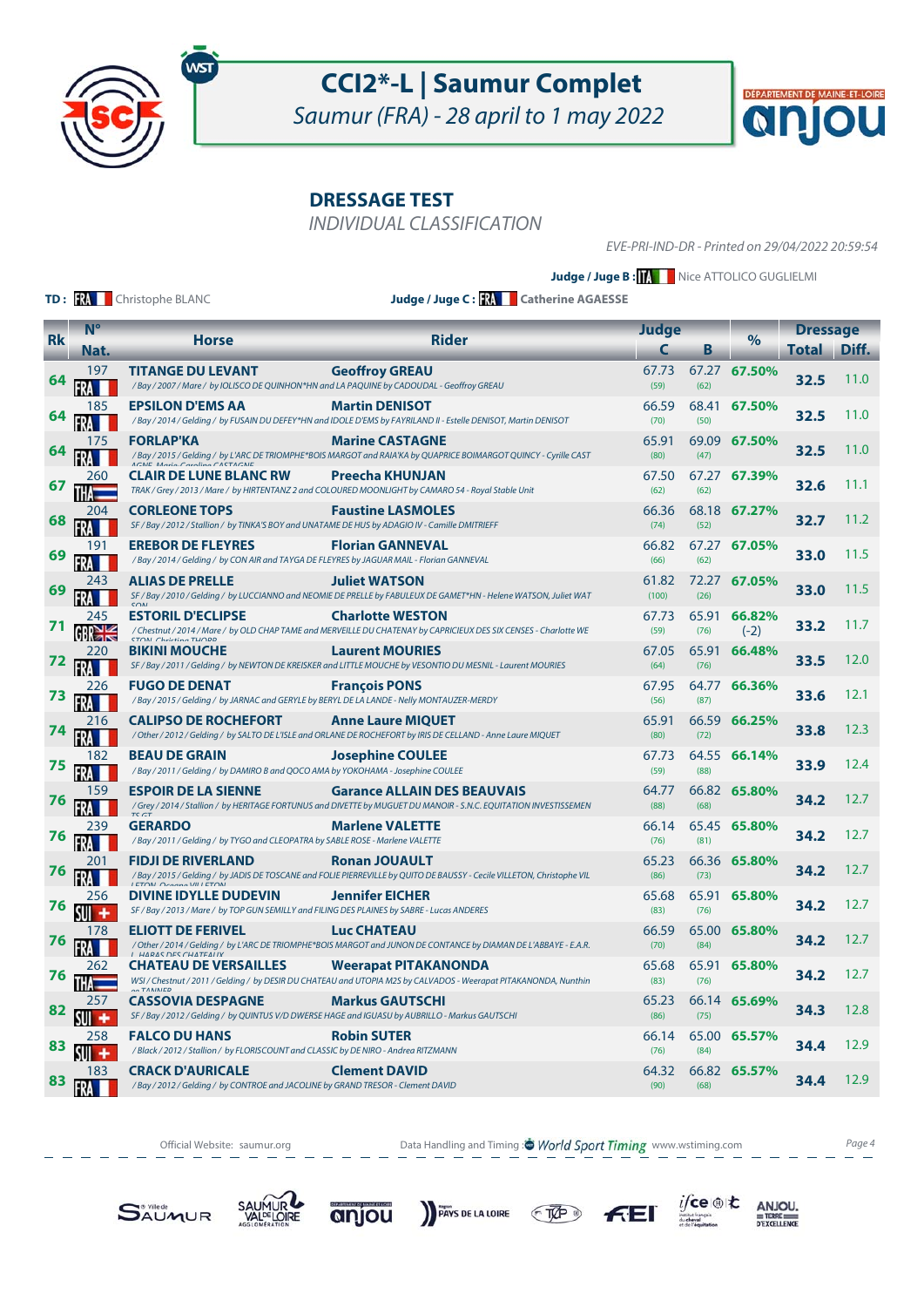

Saumur (FRA) - 28 april to 1 may 2022

**DRESSAGE TEST**

INDIVIDUAL CLASSIFICATION

EVE-PRI-IND-DR - Printed on 29/04/2022 20:59:54

 $\boldsymbol{\alpha}$ 

DÉPARTEMENT DE MAINE-ET-LOIRE

**Judge / Juge B : KNNNN** Nice ATTOLICO GUGLIELMI

**TD: RA** Christophe BLANC

**Judge / Juge C : Catherine AGAESSE**

|           | $N^{\circ}$       | <b>Judge</b>                                                                                                                    |                                                                                                                                               |                | <b>Dressage</b> |                        |       |       |
|-----------|-------------------|---------------------------------------------------------------------------------------------------------------------------------|-----------------------------------------------------------------------------------------------------------------------------------------------|----------------|-----------------|------------------------|-------|-------|
| <b>Rk</b> | Nat.              | <b>Horse</b>                                                                                                                    | Rider                                                                                                                                         | C              | В               | $\%$                   | Total | Diff. |
| 83        | 203               | <b>VIALA DU PALAIS</b><br>/ Chestnut / 2009 / Mare / by LANDO and FRIVOLE RANVILLE by PRINCE IG'OR - Lionel MOSNIER             | <b>Valentin LANG</b>                                                                                                                          | 66.14<br>(76)  | (84)            | 65.00 65.57%           | 34.4  | 12.9  |
| 86        | 252               | <b>QUILANDOZ</b><br>ZANG / Bay / 2002 / Gelding / by QUINAR Z and CORI by CALANDO I - CHIAPPERO REBECCA                         | <b>Giulia MONTANI</b>                                                                                                                         | 66.59<br>(70)  | (90)            | 64.32 65.46%           | 34.5  | 13.0  |
| 86        | 200               | <b>DEMIE LUNE DE BUISSY</b>                                                                                                     | <b>Zoe IVARS</b><br>/Grey / 2013 / Mare / by OLALA DE BUISSY and MYRIADE DU BARBET by FUSAIN DU DEFEY*HN - S.A.R.L. ACTEQ ZI                  | 66.36<br>(74)  | (88)            | 64.55 65.46%           | 34.5  | 13.0  |
| 88        | 170               | <b>BEAURIVAGE D'ALLOU</b><br>AA / Bay / 2011 / Stallion / by L'ESCARFAST and BELLE DE L'ETANG by PRINCE IG'OR - Lilliana DUMONT | <b>Alix BOURTOURAULT</b>                                                                                                                      | 67.95<br>(56)  | (99)            | 62.27 65.11%           | 34.9  | 13.4  |
| 89        | 235<br>FRA        | <b>FRUIT DE CORDELLES</b>                                                                                                       | <b>Christopher SIX</b><br>/ Chestnut / 2015 / Stallion / by UN DOLLAR DE BLONDEL and ROSE DE CORDELLES by JAGUAR MAIL - EARL DE CORDELLES, Li | 65.68<br>(83)  | (91)            | 64.09 64.89%           | 35.1  | 13.6  |
| 90        | 166               | <b>FEARGHAS DE FRAJUS</b>                                                                                                       | <b>Brieuc BEZARD</b><br>/Bay/2015/Gelding/ by KALASKA DE SEMILLY and AUTHENTIC DE FRAJUS by JAGUAR MAIL - Catherine BEZARD                    | 64.32<br>(90)  | (82)            | 65.23 64.78%           | 35.2  | 13.7  |
|           | 241               | <b>DUNE DU SAULE</b>                                                                                                            | <b>Koris VIEULES</b><br>/ Chestnut / 2013 / Mare / by AZZURO CLASSICO 2 and LOUNA DU SAULE by URI DU LONGBOST - Koris VIEULES                 | 66.82<br>(66)  | (102)           | 62.05 64.44%           | 35.6  | 14.1  |
| 92        | 172               | <b>LE VIKING D'ENGANE Z</b><br>/Bay/2009/Gelding/ by LUPICOR and UNEDEGUNE by KIGALI - Bruno BUISSON, Sandra BUISSON            | <b>Amelie BUISSON</b>                                                                                                                         | 64.77<br>(88)  | (92)            | 63.86 64.32%           | 35.7  | 14.2  |
| 93        | 160               | <b>CORVET DE LA ROSIERE</b>                                                                                                     | <b>Fabien AUBISSON</b><br>SF / Other / 2012 / Gelding / by DAMIRO B and QONFETTI TOP by CHORUS DU THEILLET - Fabien AUBISSON                  | 62.05<br>(98)  | (73)            | 66.36 64.21%           | 35.8  | 14.3  |
|           | 165               | <b>VALICA DE NAZCA</b><br>/Chestnut / 2009 / Mare / by TIGRIS and FEDORA DE PETRA by VEGANUM*HN - Catherine BEZARD              | <b>Awen BEZARD</b>                                                                                                                            | 62.50<br>(96)  | (82)            | 65.23 63.87%           | 36.1  | 14.6  |
| 95        | 180               | <b>FLOWER DU GEVAUDAN</b><br>/ Bay / 2015 / Mare / by CONTENDRO*GFE and ROLLPOM DU GEVAUDAN by DUM'POM - Maxime AUPIED          | <b>Mathieu CHOMBART</b>                                                                                                                       | 64.09<br>(92)  | (96)            | 63.18 63.64%           | 36.4  | 14.9  |
| 96        | 161               | <b>COUPD'COEUR D'ALBIZIA</b><br>/Bay / 2012 / Stallion / by CALIDOS and SINFONIE D'ALBIZIA by JAGUAR MAIL - Vincent DERVILLE    | <b>Frederic BARBARIN</b>                                                                                                                      | 63.41<br>(94)  | (96)            | 63.18 63.30%           | 36.7  | 15.2  |
| 97        | 225               | <b>EOLE DE PATOUQUET AA</b><br>/ Chestnut / 2014 / Gelding / by DAMIRO B and ORANE DE LANCEL'OR by KIM DU MAURY - Lucie PARESYS | <b>Xavier PION</b>                                                                                                                            | 63.86<br>(93)  | (99)            | 62.27 63.07%           | 36.9  | 15.4  |
| 98        | 215               | <b>FILAO DE PERLE</b>                                                                                                           | <b>Benjamin MASSIE</b><br>SF / Bay / 2015 / Gelding / by UPSILON and PERLE DE SOURIRE by ECHO DES FORETS II - Benjamin MASSIE, Veronique REAL | 61.82<br>(100) | (92)            | 63.86 62.84%           | 37.2  | 15.7  |
| 99        | 196               | <b>INDY ZEQUILLE SH</b>                                                                                                         | <b>Alexis GOURY</b><br>KWPN / Chestnut / 2013 / Mare / by DREAM BOY N.O.P. and ZENDA QUILLE by BROERE OBELISK - Quentin FAUCHEUR              | 61.14<br>(102) | (92)            | 63.86 62.50%           | 37.5  | 16.0  |
| 99        | 244<br>GBRE       | <b>MISS ISSYMUS</b><br>/Other/2010/Mare/ - Jane STOREY                                                                          | <b>Jane STOREY</b>                                                                                                                            | 63.41<br>(94)  | (104)           | 61.59 62.50%           | 37.5  | 16.0  |
| 101       | 192               | <b>MAYBE TONIGHT DU CAST</b><br>BWP / Chestnut / 2012 / Mare / by PRESIDENT and NURLYN by HOLLYWOOD - Solenn FLEUROUX           | <b>Marlene GARCIA</b>                                                                                                                         | 62.50<br>(96)  | (102)           | 62.05 62.28%<br>$(-2)$ | 37.7  | 16.2  |
| 102       | 229               | <b>VERTIGE DU TERGUER</b>                                                                                                       | <b>Thomas RAMBEAULT</b><br>SF / Chestnut / 2009 / Mare / by SIR DONNERHALL and DONNA AMORE by DON GREGORY - Thomas RAMBEAULT                  | 62.05<br>(98)  | (99)            | 62.27 62.16%           | 37.8  | 16.3  |
| 102       | 207               | <b>FI DE JY</b>                                                                                                                 | <b>Alexis LEMAIRE</b><br>/ Other / 2015 / Gelding / by UPSILON and OBSCURE by ROBIN DES CHAMPS - SYNDICAT FIDEJY, Alexis LEMAIRE              | 60.91<br>(103) | (95)            | 63.41 62.16%           | 37.8  | 16.3  |
| 104       | 151               | <b>SURTLE BOWL</b><br>/ Bay / 2013 / Gelding / by TURTLE BOWL and SUPER LINA - Konstantin GEORGIEV                              | <b>Konstantin GEORGIEV</b>                                                                                                                    | 60.00<br>(104) | (98)            | 62.73 61.37%           | 38.6  | 17.1  |
| 105       | 219<br><b>FRA</b> | <b>VIKI DE DINIO</b><br>/Bay / 2009 / Mare / by NINIO DE ROX and DIXI D'EMRA by SOIR D'AVRIL V*HN - Tiffany MOULIN              | <b>Tiffany MOULIN</b>                                                                                                                         | 57.50<br>(107) | (105)           | 59.32 58.41%           | 41.6  | 20.1  |

Official Website: saumur.org **Data Handling and Timing : World Sport Timing** www.wstiming.com Page 5

PAYS DE LA LOIRE TVP

 $i\mathsf{fce} \circledast \mathsf{t}$ 

 $FFI$